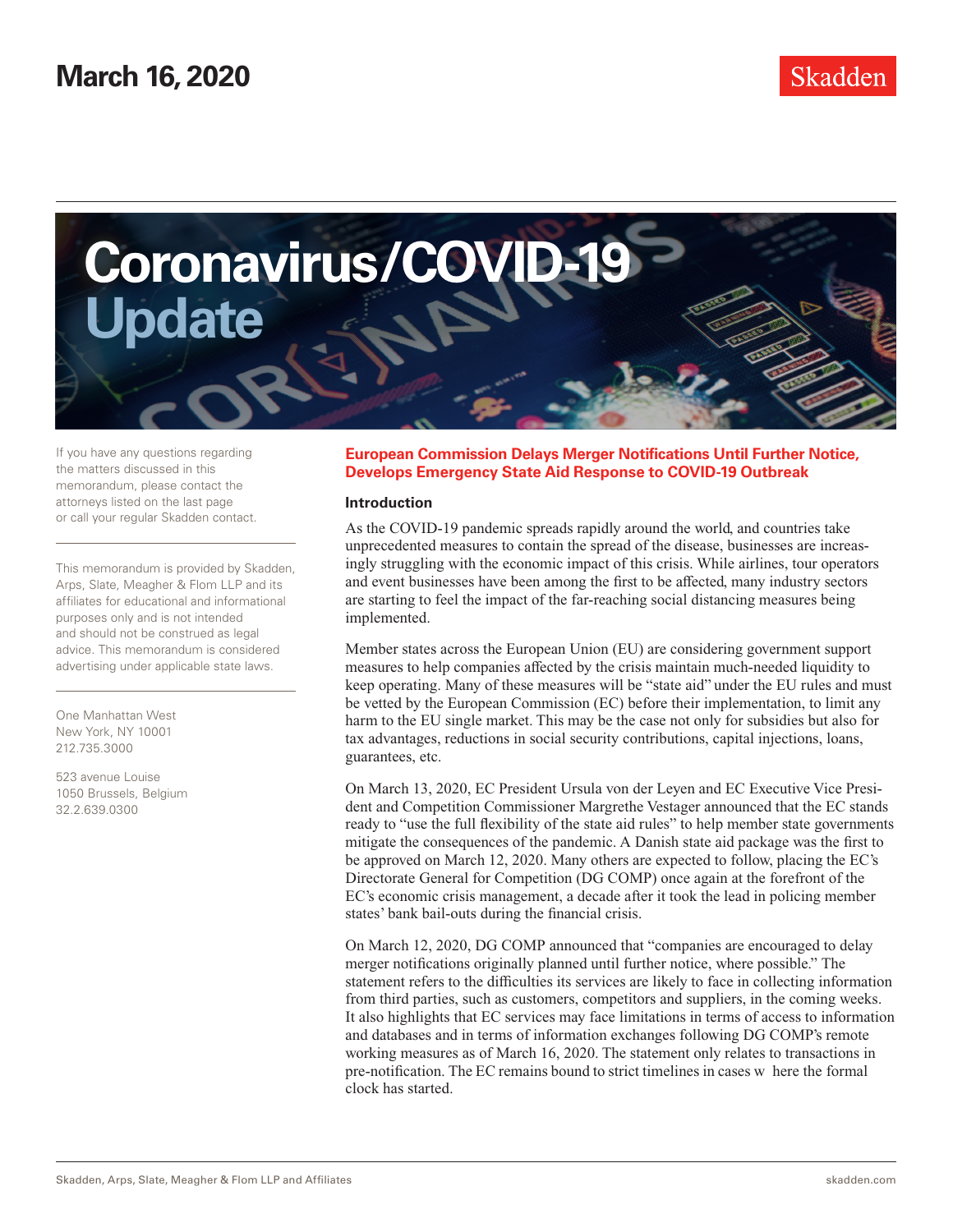# **Coronavirus/COVID-19 Update**

## **Key Points**

- Companies seeking public support in EU member states should ensure that any aid is given in compliance with the EU state aid rules, to avoid recovery risk at a later stage.
- COVID-19 state aid can take the form of support schemes (*e.g.*, sectoral support for the events industry, or cross-sectoral support for small and mid-size enterprises (SMEs)) or state aid packages for individual companies (*e.g.*, for airlines struck by quickly evaporating traffic). Also, liquidity support to financial institutions may be considered as the crisis develops.
- The EC has pledged to "deal with new state aid very fast" and has dedicated extensive resources and a 7/7 hotline to help governments meet immediate needs for support.
- While current measures are evaluated on an ad hoc basis using existing frameworks, the EC is working on a temporary framework specifically for COVID-19 state aid.
- This also applies to the U.K., which remains bound by the EU state aid rules until the end of 2020.
- Meanwhile, transactions subject to review under the EU Merger Regulation may face delays, as the EC is encouraging companies to delay notifications until further notice.

## **First COVID-19 State Aid Approval**

On March 12, 2020, the EC approved a  $E12$  million Danish scheme to compensate organizers for the damage suffered due to the cancellation of large events with more than 1,000 participants or targeted at designated risk groups, such as the elderly or vulnerable people, irrespective of the number of participants, which had to be cancelled or postponed. The EC assessed the measure under Article 107(2)(b) of the Treaty on the Functioning of the European Union (TFEU), which enables the EC to approve state aid measures granted by member states to compensate for the damages directly caused by exceptional occurrences. The EC considers that the COVID-19 outbreak qualifies as an exceptional occurrence, as it is an extraordinary, unforeseeable event having a significant economic impact. It concluded that the Danish aid scheme will compensate damages that are directly linked to the COVID-19 outbreak. It also found that the measure is proportionate as the foreseen compensation does not exceed what is necessary to make good the damage. The EC's approval was granted within 24 hours of receiving the notification from Denmark.

## **Many More Cases Expected**

The EC's case load is expected to increase in the coming days as many member state governments are putting in place wide-ranging COVID-19 state aid plans for businesses. These plans may include support schemes for specific industry sectors or types of companies (*e.g.*, SMEs), but also packages to support individual companies (*e.g.*, airlines). The EC has announced it will use the full flexibility offered by the existing state aid legal framework to help the member states mitigate the effects of COVID-19. In particular:

- **COVID-19 will be recognized as an exceptional occurrence under Article 107(2)(b) TFEU**. Certain sectors or individual companies, *e.g.*, airlines and other transport providers, tourism companies, hotels, restaurants, events organizers, etc. are hit especially hard by the current crisis. Following the Danish precedent, support schemes or individual aid packages may be approved at record speed provided that they will compensate for damages that are directly linked to the COVID-19 outbreak and are proportionate (i.e., limited to what is necessary to make good the damage, thus limiting any distortions of competition). Absent further guidance, upcoming cases will shed light on how these criteria will be applied in practice.
- **Emergency support also may be granted in accordance with the EC's 2014 Rescue and Restructuring State Aid Guidelines, based on Article 107(3)(c) TFEU**. In its March 13, 2020, announcement, the EC recalls that several member states already have rescue and restructuring aid schemes in place specifically for SMEs. There is a clear template for such schemes. For example, in February 2019, the EC approved a budget increase for Ireland's existing scheme to prepare for the potential effects of Brexit. The EC stands ready to swiftly approve similar measures. The EC's Rescue and Restructuring Guidelines could also serve as a basis for more bespoke aid measures that may exceptionally not be covered by Article  $107(2)(b)$ .
- **Last, banks in need of support could rely on the EC's 2013 Banking Communication.** European banks have become much more resilient more than a decade afte rthe financial crisis. Nevertheless, if banks do run into liquid-ity issues as the COVID-19 situation evolves, the EC has a well-established framework and extensive experience in place to evaluate financial sector state aid

## **Not All Support Measures Are State Aid**

While we expect that large parts of member states' support packages will require EC prior approval, some measures can be implemented without the need for a (new) notification:

- **The state aid rules only cover aid to "undertakings."** Financial support given to regional and local public health services is not covered. Also, measures providing support directly to individuals (*e.g.*, a fund to reimburse people for tickets to cancelled events) would not require the EC's prior review under the state aid rules.